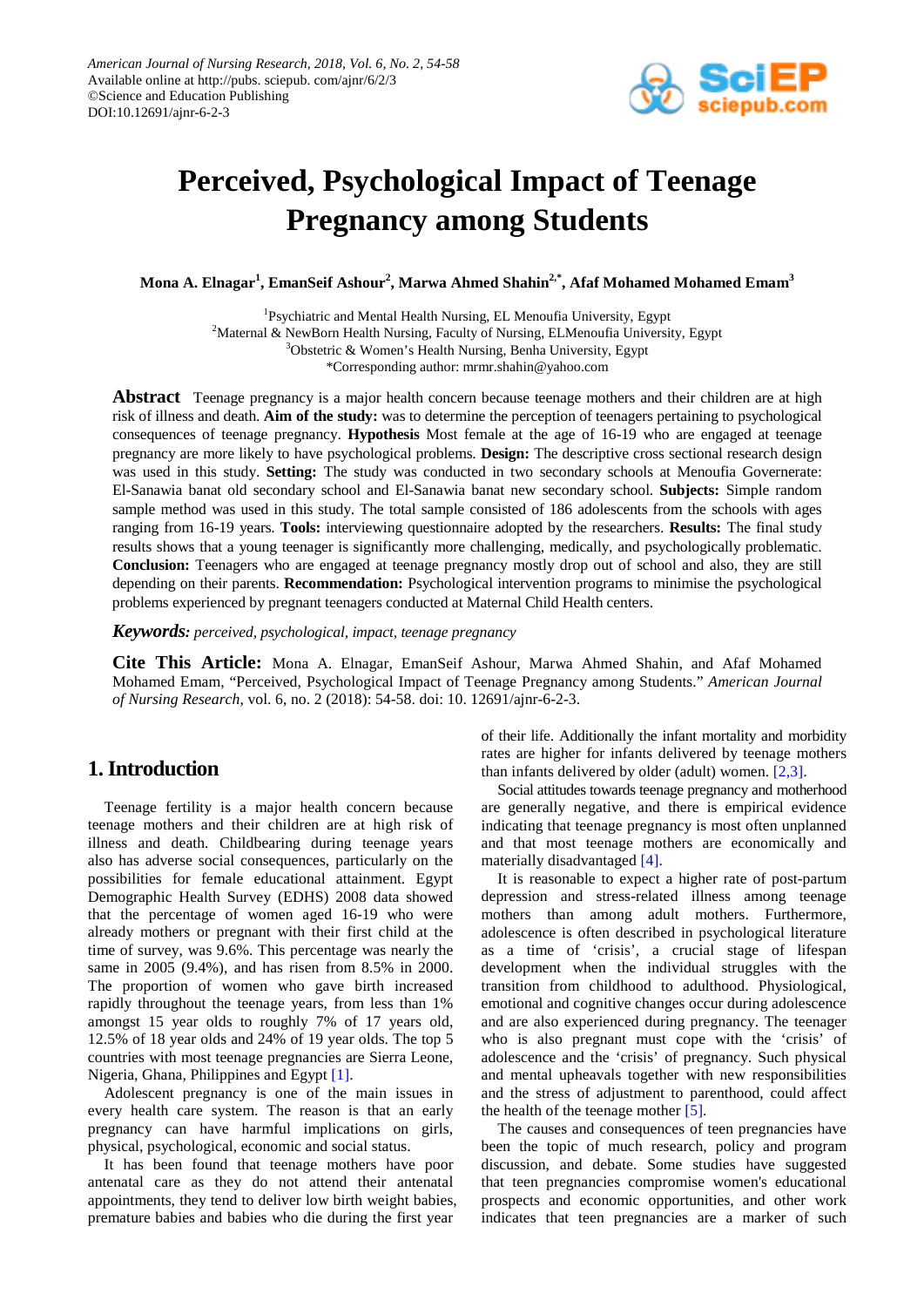conditions, rather than an underlying cause of them. There does appear to be consensus, however, that teen pregnancies are associated with poor social and economic conditions and prospects [\[6\].](#page-4-4)

A second issue that has been identified in the literature is that teenage pregnancy can pose a health risk to the teenager and the fetus. Research findings indicate that obstetric outcomes for teenage mothers are poorer than for adult mothers, with induced hypertension, premature labor and anemia considered to be significant complications in the teenage group. Another problem associated with teenage pregnancy is relationship difficulties that the pregnancy may bring. The teenager may experience ostracism, isolation, and rejection by her family members and outsiders [\[7\].](#page-4-5)

Regarding the causes of teenage pregnancy, a review of the literature shows that a number of contributory factors have been identified. Research studies indicate that ignorance of contraception and conception is a major factor in teenage pregnancy, with many teenagers lacking understanding of the relationship between menstruation, coitus, fertility and conception. Other factors that are considered to be important are peer pressure to engage in sex, poor self-identity and low self-image: family disorganization and breakdown of cultural traditions [\[3\].](#page-4-6)

## **1.1. Problem Statement**

With the rate of teenage pregnancy escalating in Egypt, it becomes important to seek an understanding of the views of teenagers regarding teenage pregnancy. Few studies in Egypt have sought to determine the attitudes, beliefs and perceptions of teenagers regarding teenage pregnancy in terms of causes and consequences.

## **1.2. Aims of the Study**

The aim of this study was to:

- Determine the perception of teenagers pertaining to psychological consequences of teenage pregnancy

## **1.3. Study Hypothesis**

The study was hypothesized that most female at the age of 16-19 who are engaged at teenage pregnancy are more likely to have psychological problems

#### **1.4. Research Design**

A descriptive cross sectional research design was used in the study.

## **1.5. Study Setting**

The study was conducted in two secondary schools at Menoufia Governorate:

- El-Sanawiabanat old secondary school
- El-Sanawiabanat new secondary school

## **1.6. StudySubjects**

A simple random sample of 186 secondary school adolescent girls were selected with a number of 93 student

girls from each school. Inclusion criteria of the sample included married female girls, free from any gynecologic disorders and accepting to participate in the study

## **1.7. Sample Size**

From population size 8000 (number of students at secondary schools of Menofia Governorate), a sample size was calculated by using Epi Info™ 7 technique rendered 186 participants as a sample for this study at two sided teenage pregnancy 95%, power 80%, margin of error accepted 5% and 20% response distribution rate for teenage pregnancy among students regarding perception and psychological impact [\[8\].](#page-4-7)

In terms of the numbers you selected above, the sample size n and margin of error E are given by

$$
X = Z(c/100) 2r(100 - r)
$$
  
N = N x / ((N - 1)E2 + x)  
E = Sqrt[(N - n)x/n(N - 1)]

Where N is the population size, r is the fraction of responses that you are interested in, and Z (c/100) is the critical value for the teenage pregnancy

## **1.8. Tools of the Study**

#### **Interviewing questionnaire was used, It included two parts**

#### **Part one: The Demographic Profile of the respondent in terms of:**

1-Background information section included demographic information and personal characteristics regarding age, religion, marital status, weight, residence, prenatal visits.

2- Socioeconomic information section which included husband and wife level of education, family income and family characters.

3- Obstetric history section: Included a set of questions related to the period of pregnancy to assess the respondents about antenatal care, gestational age, the complications related to pregnancy as hypertension, anemia, abortion.

#### **Part two: Psychological and physical perception of the teenager regarding pregnancy:**

The impact of teenage pregnancy in terms of Physical, Psychological, Emotional complications regarding adolescent pregnancy.

## **1.9. Validity and Reliability**

Validity refers to the degree to which an instrument measures what it is supposed to be measuring [\[9\].](#page-4-8) In this study, the following procedures were followed to ensure validity:

• The researcher conducted an extensive literature review and developed the questionnaire from previously used tools and reviewing pertinent review. The questionnaire was formulated and cross-checked by the expertise in the field of study and has experience research process (content validity).

• The questionnaire was pre-tested to assess its feasibility and applicability (**Reliability test)** finally reviewed and corrections made, when necessary.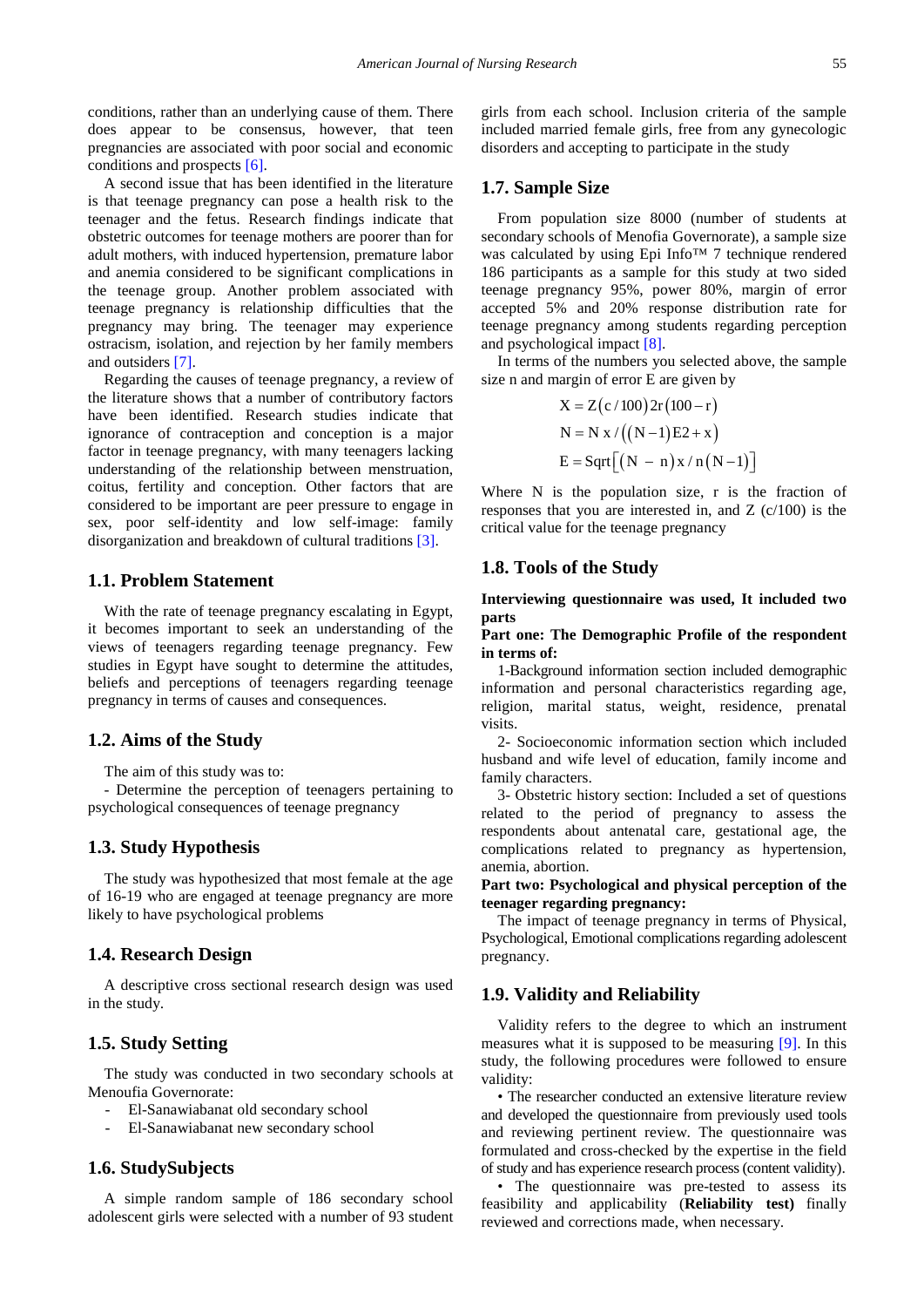#### **1.10. Pilot Study**

The questionnaire applied to 10% of the sample (19). Pilot study was conducted to assess applicability, clarity and simplicity of the tools and the maneuvers of the interventions( is descriptive study not intervention) and to estimate the time needed. Based on its results, the final versions of the tools were prepared. It also helped in planning the schedule for field work. The sample of the pilot study was not included in the main study sample.

## **1.11. Field Work**

Data collection was done by researchers. The unstructured one-to-one in-depth interviews were conducted through visiting the respective school and making personal contact with the selected participants, preferably in a quiet place such as an office in order to avoid disturbances. Interviews were carried out after working hours of the SCHOOL and the researcher secured appointments with the participants for each session of interviews.

Participants were told or informed about the purpose of research, how confidentiality would be protected, that they had the right to withdraw from the study at any time without negative repercussions and that participation was voluntary.

## **1.12. Ethical Consideration**

Permission to conduct the study was obtained. Verbal consent was obtained from each participant. The researchers were offered adequate information about the study purposes and its significance. Participation was voluntary. Participants were assured that their responses would be confidential and information that might reveal their identity would not be recorded, and only aggregated data would be communicated.

#### **1.13. Statistical Design**

Data were revised, coded, tabulated and analyzed in a PC computer SPSS software package version 20. The following statistical techniques were used; descriptive statistics in the form of frequencies and percentage. Quantitative variables were presented in the form of means and standard deviation, and tested by student t-test. Qualitative variables were compared using chisquare test. Statistical significance was considered at pvalue  $< 0.05$ .

## **2. Results**

[Table 1](#page-2-0) showed socio-demographic data of the studied sample The mean age of the studied sample was  $16\pm3.75$ years old. Regarding the educational level of the studied sample the table showed that 48.4% in the third year of secondary education. Slightly more than half (52.7%) of studied sample lives in rural area and approximately three quarter of the studied sample (80.6%) had enough income.

[Table 2](#page-2-1) showed past obstetric history data of the studied sample. It showed that more than half (63.4%) of studied sample was nuligravida, 18.4% of them was

primipara, and about one quarter (25.8 %) of them were experienced previous abortion

[Table 3](#page-3-0) showed current obstetric history of the studied sample. Regarding to gestational age of current pregnancy more than half (56.5%) of the participant was at third trimester meanwhile 44. 6% of them were at first trimester. Regarding pregnancy status more than half (53.8%) had planned pregnancy meanwhile (46.2%) had unplanned pregnancies.

[Table 4](#page-3-1) displayed ante partum complications of studied sample. It showed that more than half of studied sample (58.1%) had antepartum complications. As shown in this table the incidence of PIH, Heart disease, Diabetes, Antepartum hemorrhage, UTI, anemia, PROM, preterm labor pain was 18.5%, 1.8%, 5.6%, 12.9%, 17.6%, 5.7%, 19.4% and 18.5% respectively.

[Table 5](#page-3-2) showed that there was statistically significant differences in the response of the sample towards school education completion and majority of the studied sample choose drop out.

[Table 6](#page-3-3) showed statistically significant differences in the response of studied sample and more than two third of studied sample (67.2%) did not receive parents education about teenage pregnancy prevention.

[Table 7](#page-3-4) showed that more than one half (52.7%) of the studied sample did not receive support from parents.

[Table 8](#page-3-5) shows statistically significant differences in the response of the studied sample and about one half of studied sample (50.5%) was worried about the future.

**Table 1. Socio-demographic data of the studied sample (n=186).** 

<span id="page-2-0"></span>

| <b>Variables</b>          | The studied sample $(n=186)$ |             |  |
|---------------------------|------------------------------|-------------|--|
|                           | N                            | $\%$        |  |
| Age                       |                              | 16-19       |  |
| 16-19                     |                              | $16 + 3.75$ |  |
| <b>Educational level:</b> |                              |             |  |
| First year                | 40                           | 21.5        |  |
| Second year               | 56                           | 30.1        |  |
| Third year                | 90                           | 48.4        |  |
| <b>Residence:</b>         |                              |             |  |
| Rural                     | 98                           | 52.7        |  |
| Urban                     | 88                           | 47.3        |  |
| Income:                   |                              |             |  |
| Enough                    | 150                          | 80.6        |  |
| Not enough                | 36                           | 19.4        |  |

| Table 2. Past obstetric history data of the studied pregnant women |  |  |  |
|--------------------------------------------------------------------|--|--|--|
|--------------------------------------------------------------------|--|--|--|

<span id="page-2-1"></span>

| <b>Variables</b>                        |     | The studied<br>$women(n=186)$ |
|-----------------------------------------|-----|-------------------------------|
|                                         | N   | $\frac{0}{0}$                 |
| Number of previous pregnancy:           |     |                               |
| No                                      | 118 | 63.4                          |
|                                         | 47  | 25.3                          |
| 2                                       | 16  | 8.6                           |
| 3 or more                               | 5   | 2.7                           |
| Number of previous delivery $(N=163)$ : |     |                               |
| No                                      | 118 | 72.4                          |
|                                         | 30  | 18.4                          |
| $\mathcal{D}_{\mathcal{L}}$             | 10  | 6.1                           |
| 3 or more                               | 5   | 3.1                           |
| <b>History of previous abortion:</b>    |     |                               |
| Yes                                     | 23  | 25.8                          |
| No                                      | 163 | 74.2                          |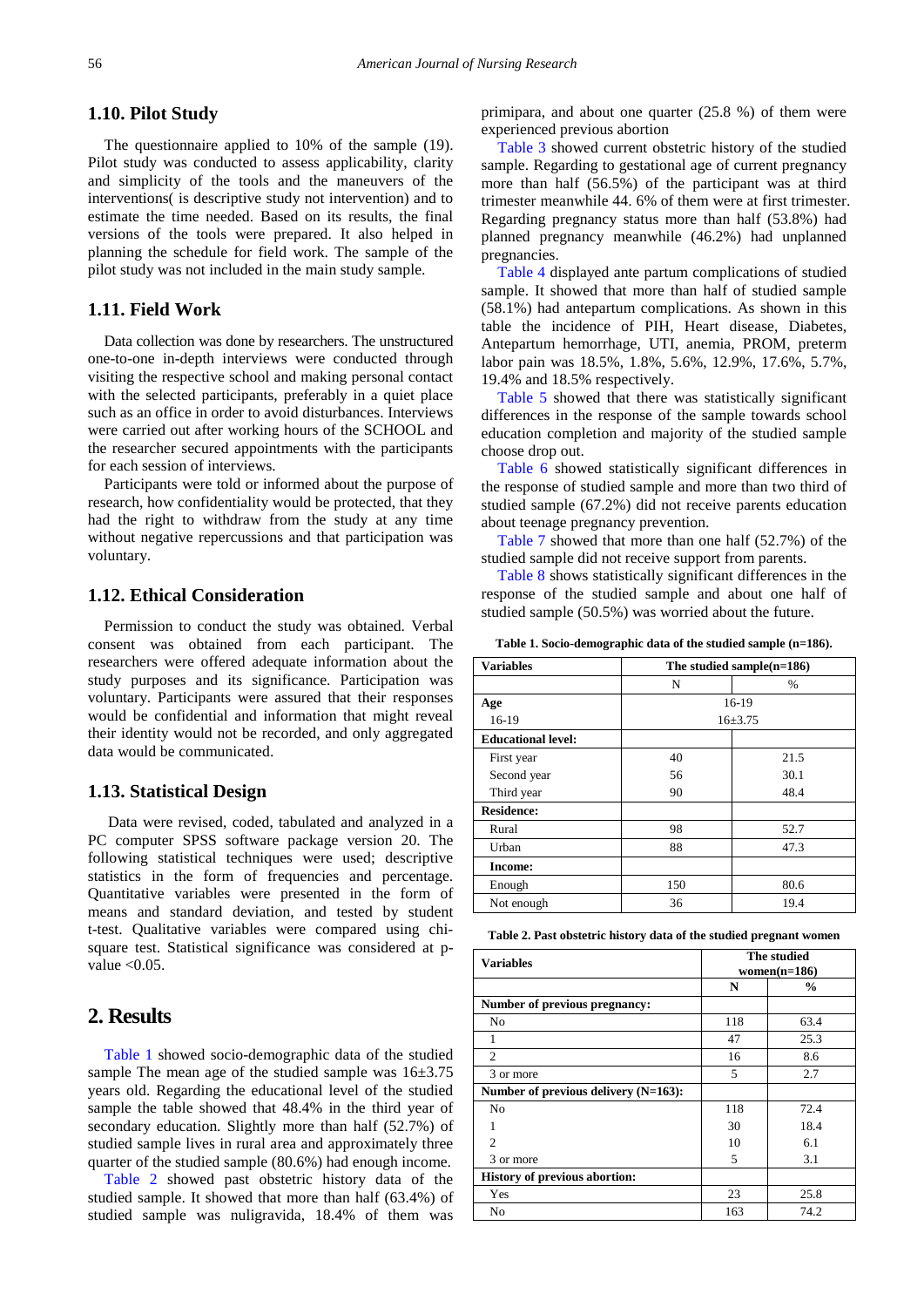**Table 3. Current obstetric history data of the studied pregnant women (n=186)**

<span id="page-3-0"></span>

| <b>Variables</b>                                        | The studied pregnant women<br>$(n=186)$ |      |  |
|---------------------------------------------------------|-----------------------------------------|------|--|
|                                                         | N<br>$\%$                               |      |  |
| <b>Gestational age of current</b><br>pregnancy (weeks): |                                         |      |  |
| First trimester                                         | 27                                      | 14.5 |  |
| Second trimester                                        | 76                                      | 40.9 |  |
| Third trimester                                         | 83                                      | 44.6 |  |
| <b>Pregnancy status:</b>                                |                                         |      |  |
| Planned                                                 | 100                                     | 53.8 |  |
| Unplanned                                               | 86                                      | 46.2 |  |

**Table 4. Ante partum complications among women in the studied groups**

<span id="page-3-1"></span>

| Variables             |                         | studied group<br>$(n = 186)$ |      |
|-----------------------|-------------------------|------------------------------|------|
|                       |                         |                              | $\%$ |
| Complications         | N <sub>0</sub>          | 78                           | 41.9 |
|                       | Yes                     | 108                          | 58.1 |
|                       | PIH                     | 20                           | 18.5 |
|                       | Heart disease           | 2                            | 1.8  |
|                       | <b>Diabetes</b>         | 6                            | 5.6  |
|                       | Antepartum hemorrhage   | 14                           | 12.9 |
| Type of complications | Urinary tract infection | 19                           | 17.6 |
|                       | Anemia                  | 6                            | 5.7  |
|                       | <b>PROM</b>             | 21                           | 19.4 |
|                       | Preterm labor pain      | 20                           | 18.5 |

**Table 5. Effect of teenage pregnancy on school education (N=186)** 

<span id="page-3-2"></span>

| <b>Variables</b>   | Frequency | Percent % | <b>Statistics</b> | Value |
|--------------------|-----------|-----------|-------------------|-------|
| Drop out           | 114       | 61.3      | Mode              | 6.45  |
| Continue in school | 72        | 38.7      | Chi-Square        | 7.16  |
| Total              | 186       | 100.0     |                   |       |

**Table 6. Perceived parent education about teenage pregnancy prevention (N=186)**

<span id="page-3-3"></span>

| <b>Variables</b>                  | Frequency | Percent % | <b>Statistics</b> | Value |
|-----------------------------------|-----------|-----------|-------------------|-------|
| <b>Perceived parent education</b> |           |           |                   |       |
| Yes                               | 61        | 32.8      | Mode              | No    |
| No                                | 125       | 67.2      | Chi-Square        | 15.29 |
| Total                             | 186       | 100.0     |                   |       |

**Table 7. Receiving support from parents (N=186)**

<span id="page-3-4"></span>

| Variable | Frequency | Percent % | <b>Statistics</b> | Value |
|----------|-----------|-----------|-------------------|-------|
| Yes      | 88        | 47.3      | Chi-Square        | 70.31 |
| No       | 98        | 52.7      | p-value           | 0.00  |
| Total    | 186       | 100.0     |                   |       |

**Table 8. Psychological Status of Studied Women**

<span id="page-3-5"></span>

| Variable                                        | Frequency | Percent % | <b>Statistics</b> | Value |
|-------------------------------------------------|-----------|-----------|-------------------|-------|
| Hopeful about<br>the future                     | 60        | 32.3      | Mode              | 16.32 |
| Worried about<br>the future                     | 94        | 50.5      | Chi-Square        | 17.61 |
| Only think<br>about today and<br>not the future | 32        | 17.2      | p-value           | 0.00  |
| Total                                           | 186       | 100.0     |                   |       |

**Table 9. Perceived Psychological and emotional distress among women in the studied groups**

| <b>Variables</b>                               |                     | studied group<br>$(n = 186)$ |      |
|------------------------------------------------|---------------------|------------------------------|------|
|                                                |                     | No.                          | %    |
| Psychological and<br><b>Emotional distress</b> | N <sub>0</sub>      | 94                           | 41.9 |
|                                                | Yes                 | 92                           | 58.1 |
|                                                | Anxiety             | 50                           | 54.3 |
| Types of distress<br>psychological             | Insomnia            | 30                           | 32.6 |
|                                                | Depressive symptoms | 12                           | 13.1 |

# **3. Discussion**

This study introduces a complete picture about perceived, psychological impact of teenage pregnancy among students. Teenagers are prone to pregnancy. Almost every year there is a rapid increase on the number of pregnant youths. One of the major causes of this problem is that most of the youths nowadays grew up in broken homes. Parents as either the father or mother of the youths chose to leave their children behind because of the fact that they cannot handle anymore their obligation as parents [\[5\].](#page-4-3)

The present study findings showed that the mean age of the studied sample was( $16±3$ . 75 years old), the present study findings was matching with study conducted by Kayastha & Pradhan (2012) [\[10\]](#page-4-9) who studied obstetric outcome of teenage pregnancy and showed that the range of age was between 16 to 19 years.

The present study showed that nearly half of adolescent women had antepartum complications and the most common complications were premature rupture of membrane, preterm labor, pregnancy induced hypertension. the findings of current study consistent with findings of study conducted by Haddabi et al (2014) [\[11\]](#page-4-10) who studied obstetric and perinatal outcomes of teenage pregnant women attending a tertiary teaching hospital in Oman and found that teenage pregnant girls were found to have higher proportion of preterm labor and premature rupture of membranes (PPROM)

The results of study conducted by Holt et al., (2012) [\[12\]](#page-4-11) who reported that most of the respondent dropped out from school due to their pregnancy was consistent with findings of current study.

The results of the current study suggest that teenage pregnancy is associated with distressing psychological symptoms like depressive symptoms. Similar findings are reported by Boyer (2006) [\[13\]](#page-4-12) who reported that adolescent mothers and pregnant teenagers experienced psychological distress. In another study, Bielloetal (2010) [\[14\]](#page-4-13) examined level of depression, among adolescent mothers. Adepression scale was administered to participants during the ninth month of pregnancy and three months after delivery. Also they found that the depression score to be in a high range for 53% of the teenage mothers. Depression was associated with increased feelings of loneliness and decreased social support.

Feelings of anxiety and insomnia were found to be experienced by the participants. The findings of present study were consistent with the finding by Mollborn and Morningstar (2009) [\[15\]](#page-4-14) and Chohan and Langa, (2011) [\[16\]](#page-4-15) who reported that pregnant teenagers experience